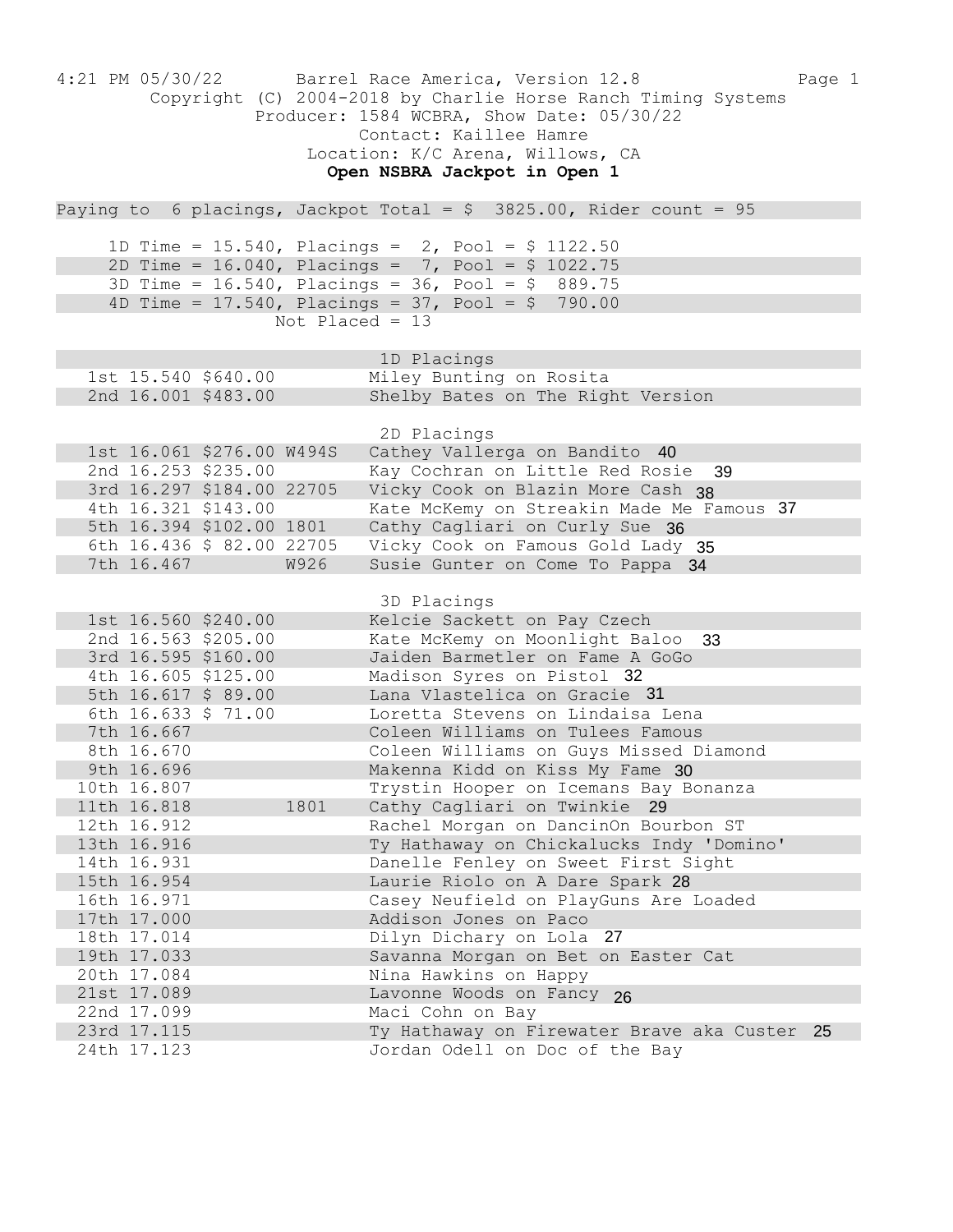## 4:21 PM 05/30/22 Barrel Race America, Version 12.8 Page 2 Open NSBRA Jackpot in Open 1

25th 17.139 Kathleen Jordan on Ill Be Rockin 24 26th 17.198 Jackie Fitzgerald on Sandshine 23 27th 17.221 Tegan Turner on Stairs Winchester 28th 17.226 Teigan Mund on Missy 29th 17.386 Myka Stroup on Double Down on Red 30th 17.387 Cassy Jones on Fergie 31st 17.390 Cassidy Borges on Sugar Dun Alf 32nd 17.434 Rachel Gill on JR Famous Doubledose 33rd 17.439 Jennifer Breiner on ImASunFrost-Legacy 34th 17.473 Jill Eaton on Cash 35th 17.511 Lennette Camera on Blue 36th 17.516 Emma Denno on Good Stuff 4D Placings 1st 17.555 \$213.00 Makenna Baker on DCC Maxi Pick 2nd 17.601 \$182.00 Hunter Morgan on Shea Blazin Bay 3rd 17.602 \$142.00 Jill Eaton on Scooter 4th 17.619 \$111.00 Cindy Romano on Famous Johnny Cash 18 5th 17.623 \$ 79.00 Janae Hoy on Reys Titan 6th 17.634 \$ 63.00 Madison Syres on Duke 7th 17.638 Ashlee Owen on Roanie 8th 17.684 Kayla Gwin on Dolled up conclusion 9th 17.742 Judy Hayes on Peppy Boone Shine 15 10th 17.784 Jaden Cowan on Diggy 11th 17.898 Maci Cohn on Mojo 12th 17.928 Candace Zappetini on Georgie Bug 14 13th 17.974 Suzanne Harmon on Custom Made Runner 14th 18.009 Magen Mello on DH Jess Gunner 13 15th 18.093 Sharra Deniz on Flingin Fame 37 16th 18.159 Cody Copelin on Jet 17th 18.162 Sandra Corbin on One Fine Ike 12 18th 18.206 Miley Bunting on Crush 19th 18.255 Kenzie Wilson on Secretariat 20th 18.270 Taya Leforce on Red 21st 18.313 Ava Syres on Cruiser 11 22nd 18.314 Sami Jo Deforest on GW Red Roses N Guns 23rd 18.320 Malerie Nielsen on Lucky Tie 18.320 Sharon Petay on Chica 10 25th 18.374 Malerie Nielsen on Maria 26th 18.529 Sharra Deniz on Vayderator 27th 18.621 Kaillee Hamre on Speedys Special Lady 9 28th 18.668 Jaden Cowan on RSL Dashin Eddie 29th 18.834 Andi Anderson on RA Avenger "Earl" 30th 18.989 Codee Herrick on Spooner 31st 19.060 Shelby Cotter on FancyDriftinHancock 32nd 19.261 Lynn Green on Peppys French Dutchess 33rd 19.885 Mendy Beardsley on Misty Fab Takes The Cake 8 34th 20.371 Kaylee Loewen on Kalli 35th 21.054 Shellie Kerr on Royal Bullionaire 7 36th 21.631 Rylee Prechter on Dual Sweet Rey ImASunFrost-Legacy Roosters<br>
Ilue<br>
10 Freckle B<br>
10 16<br>
20 16<br>
20 16<br>
20 16<br>
20 16<br>
20 16<br>
20 16<br>
20 16<br>
20 17<br>
20 17<br>
30 17<br>
30 17<br>
30 17<br>
50 18<br>
20 17<br>
20 14<br>
50 17<br>
30 17<br>
30 17<br>
20 14<br>
50 17<br>
50 18<br>
20 17<br>
20 18<br>
20 18 Be Rockin 24<br>
Indshine 23<br>
Winchester<br>
Nown on Red 22<br>
21<br>
Dun Alf<br>
Is Doubledose 20<br>
SunFrost-Legacy Roosters<br>
Freckle Bar 19